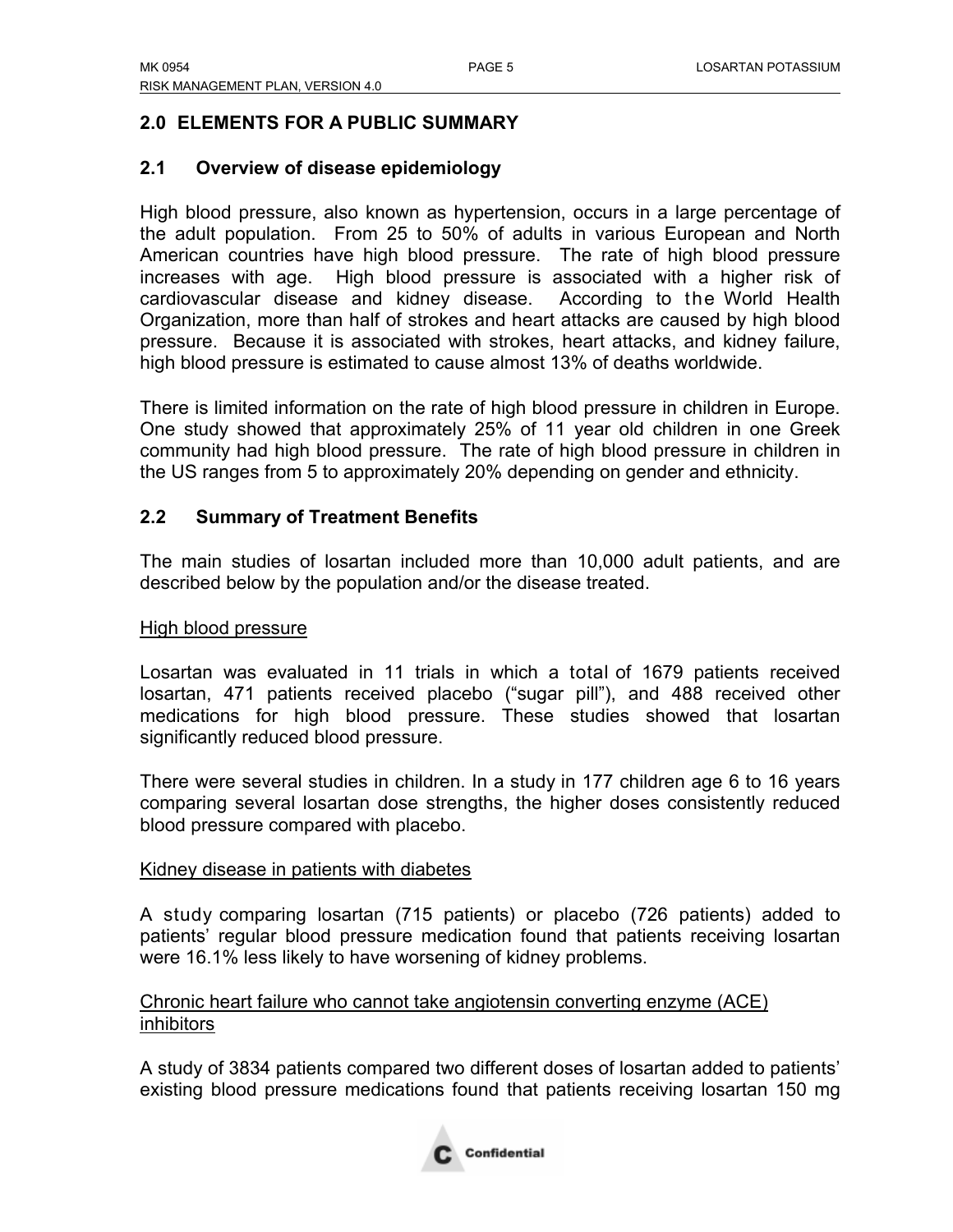were 10.1% less likely to die from any cause or be hospitalized for heart failure than patients receiving losartan 50 mg.

### Reduction in stroke in patients with high blood pressure and enlarged heart

A study compared losartan (4605 patients) to atenolol (a beta-blocker for high blood pressure; 4588 patients) when added to other high blood pressure drugs if needed, which found that patients receiving losartan were 13% less likely to die or become sick due to heart-related events (e.g., heart attack) or stroke than those receiving atenolol.

# **2.3 Unknowns Relating to Treatment Benefits**

Losartan has not been studied and should not be used in patients who:

- Are allergic to any of the ingredients of the medication (listed in the product label);
- Are In the  $2^{nd}$  or  $3^{rd}$  trimester of pregnancy;
- Have severe liver impairment.

# **2.4 Summary of safety concerns**

# **Important Identified Risks**

| <b>Table 3 Summary of Important Identified Risks</b> |
|------------------------------------------------------|
|                                                      |

| <b>Risk</b>                              | <b>What is Known</b>                                                                                                                                                                                                                                                                                                                                                                                                                                                                                                                          | Preventability                                                                                                                                                                                                                                                                                             |
|------------------------------------------|-----------------------------------------------------------------------------------------------------------------------------------------------------------------------------------------------------------------------------------------------------------------------------------------------------------------------------------------------------------------------------------------------------------------------------------------------------------------------------------------------------------------------------------------------|------------------------------------------------------------------------------------------------------------------------------------------------------------------------------------------------------------------------------------------------------------------------------------------------------------|
| Hypersensitivity (allergic<br>reactions) | Losartan may cause allergic<br>reactions. A serious type called<br>angioedema, may cause swelling of<br>the face, lips, tongue, and throat,<br>and may make breathing difficult.<br>This risk is increased in patients with<br>a history of these types of reactions.<br>In clinical trials, up to 2.7% of<br>patients experienced any type of<br>allergic reactions, but fewer than<br>0.1% experienced a serious allergic<br>reaction. Most reactions were mild to<br>moderately severe and went away<br>after stopping losartan treatment. | Patients should not take losartan if they<br>are allergic to any ingredient.<br>Losartan should be used carefully in<br>patients who have had angioedema<br>reactions with other drugs, such as<br>angiotensin converting enzyme (ACE)<br>inhibitors, which are also used to treat<br>high blood pressure. |
| Hypotension (low blood<br>pressure)      | Low blood pressure may occur with<br>losartan, most commonly after the<br>first dose, and also in patients who<br>are dehydrated (e.g., due to vomiting<br>or diarrhea, or certain drugs, such as<br>diuretics or "water pills"). Patients<br>taking blood pressure medications<br>that work in a similar manner to<br>losartan may increase the likelihood                                                                                                                                                                                   | Dehydration should be corrected before<br>taking losartan and/or a lower dose of<br>losartan should be used.<br>Blood pressure should be closely<br>monitored in paitents taking losartan in<br>conjunction with ACE inhibitors or<br>aliskiren.                                                           |

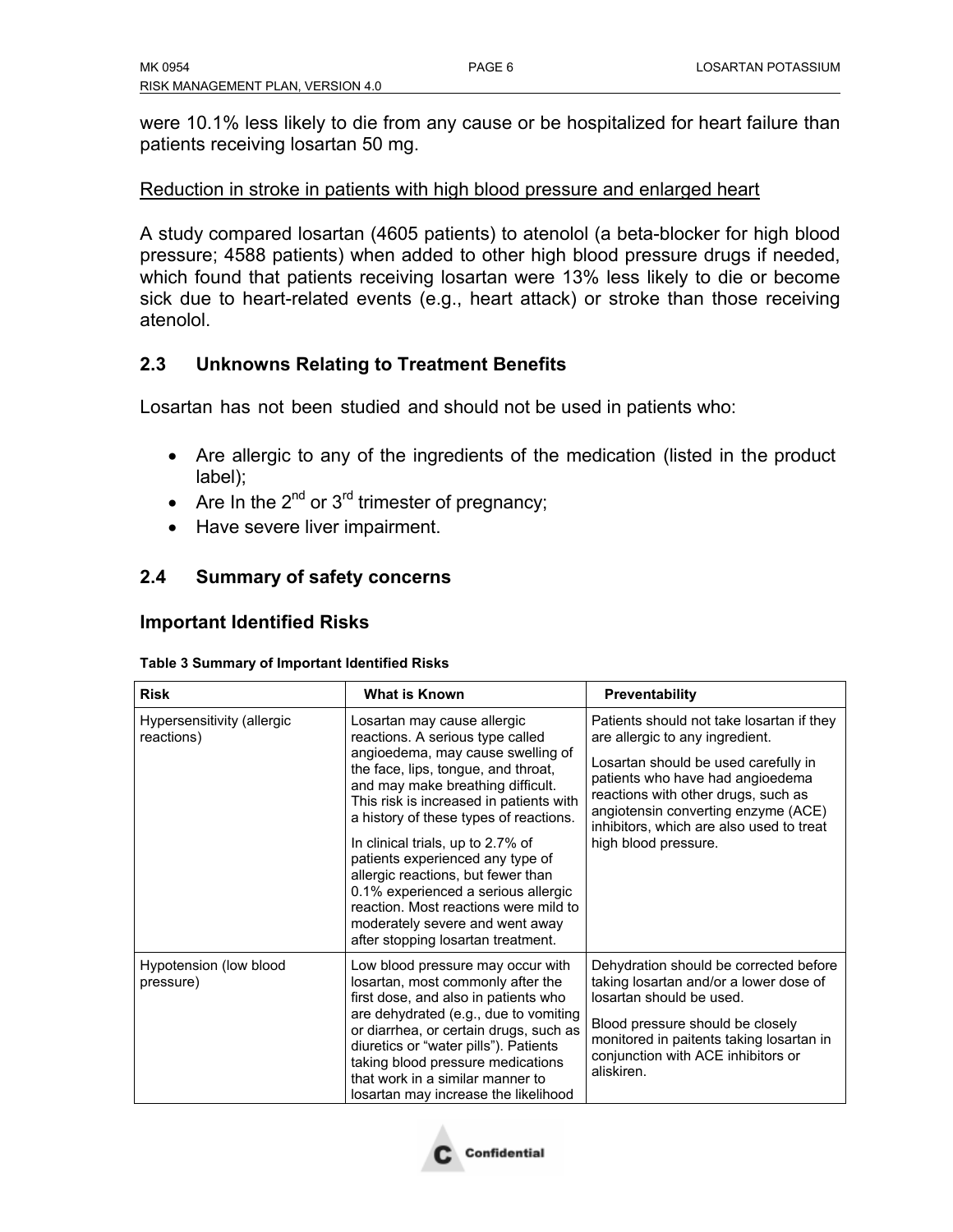#### **Table 3 Summary of Important Identified Risks**

| <b>Risk</b>                             | <b>What is Known</b>                                                                                                                                                                                                                                                                                                                                                                                                                                                                                                                                                                                                                                                                                                                                                                                    | <b>Preventability</b>                                                                                                                                                                                                                                                                                                                                                                                                                       |
|-----------------------------------------|---------------------------------------------------------------------------------------------------------------------------------------------------------------------------------------------------------------------------------------------------------------------------------------------------------------------------------------------------------------------------------------------------------------------------------------------------------------------------------------------------------------------------------------------------------------------------------------------------------------------------------------------------------------------------------------------------------------------------------------------------------------------------------------------------------|---------------------------------------------------------------------------------------------------------------------------------------------------------------------------------------------------------------------------------------------------------------------------------------------------------------------------------------------------------------------------------------------------------------------------------------------|
|                                         | of low blood pressure. These drugs<br>include ACE inhibitors and direct<br>renin inhibitors (e.g., aliskiren).                                                                                                                                                                                                                                                                                                                                                                                                                                                                                                                                                                                                                                                                                          |                                                                                                                                                                                                                                                                                                                                                                                                                                             |
|                                         | In clinical trials, approximately 12%<br>of patients experienced dizziness (a<br>symptom of hypotension), but less<br>than 3% had hypotension or low<br>blood pressure measurements.<br>Serious low blood pressure effects<br>were found in less than 0.7% of<br>patients. Overall, most cases were<br>mild to moderate in severity.                                                                                                                                                                                                                                                                                                                                                                                                                                                                    |                                                                                                                                                                                                                                                                                                                                                                                                                                             |
| Hyperkalemia (high potassium<br>levels) | High levels of potassium may occur<br>with losartan, particularly in patients<br>with kidney problems and/or<br>diabetes. In addition, high potassium<br>levels may occur in patients also<br>taking potassium supplements,<br>potassium-sparing diuretics ("water<br>pills"), and nonsteroidal anti-<br>inflammatory drugs (NSAIDs), such<br>as aspirin or ibuprofen, which are<br>used to treat pain.<br>Patients taking blood pressure<br>medications that work in a similar<br>manner to losartan may increase the<br>likelihood of high potassium levels.<br>These drugs include ACE inhibitors<br>and direct renin inhibitors (e.g.,<br>aliskiren).<br>In clinical trials, approximately 1% of<br>patients experienced elevated<br>potassium levels, and less than<br>0.2% of these were serious. | Patients should not take both losartan<br>and potassium supplements or<br>potassium-sparing diuretics.<br>Patients should tell their doctors or<br>pharmacists if they are taking NSAIDs,<br>ACE inhibitors, or aliskiren.<br>Potassium levels should be closely<br>monitored in patients taking losartan in<br>conjunction with an ACE inhibitor or<br>aliskiren, and in patients with kidney<br>problems.                                 |
| Impaired renal (kidney) function        | Losartan may impair kidney function,<br>particularly in patients with pre-<br>existing kidney problems and<br>patients with heart failure. Use of<br>losartan together with ACE inhibitors<br>and/or aliskiren may worsen kidney<br>function.<br>In clinical trials, up to 4.7% of<br>patients experienced some type of<br>impaired kidney function with<br>losartan, and occurred mostly in<br>patients with diabetes, existing<br>kidney disease, and in elderly<br>patients.Less than 0.2% of cases<br>were considered serious.                                                                                                                                                                                                                                                                      | Losartan should be used with caution in<br>patients with narrowed arteries to the<br>kidney (bilateral renal artery stenosis)<br>and in patients who have only 1 kidney,<br>which also has a narrowed artery.<br>In patients receiving losartan plus an<br>ACE inhibitor and/or aliskiren, kidney<br>function should be monitored carefully.<br>Losartan should not be used with<br>aliskiren in patients with existing kidney<br>problems. |

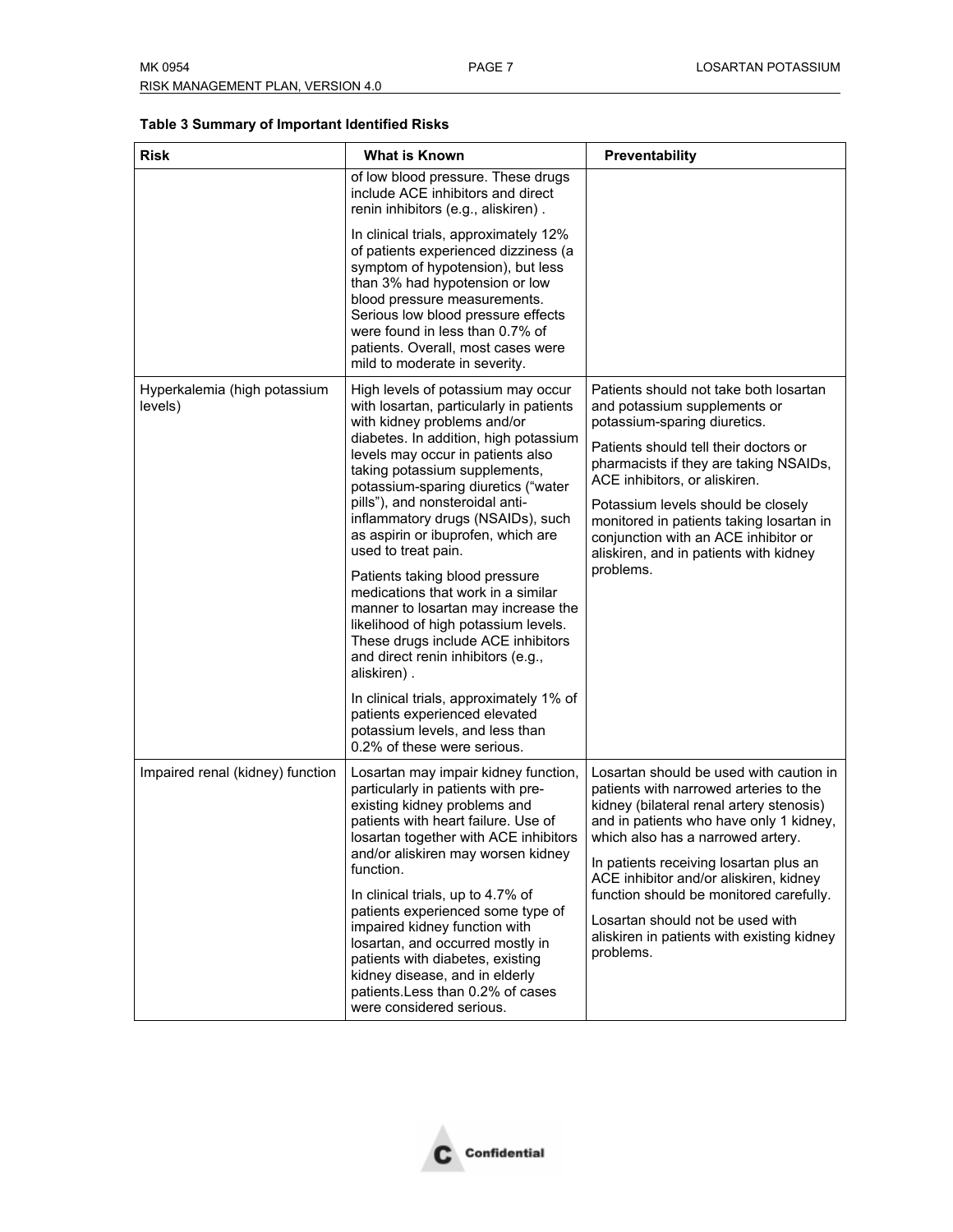| Table 3 Summary of Important Identified Risks |  |  |
|-----------------------------------------------|--|--|
|-----------------------------------------------|--|--|

| <b>Risk</b>                        | <b>What is Known</b>                                                                                                                                                                                                                                                                                                                                                                                                            | Preventability                                                                                                                                                                                                                                                                                                                                                                                                                             |
|------------------------------------|---------------------------------------------------------------------------------------------------------------------------------------------------------------------------------------------------------------------------------------------------------------------------------------------------------------------------------------------------------------------------------------------------------------------------------|--------------------------------------------------------------------------------------------------------------------------------------------------------------------------------------------------------------------------------------------------------------------------------------------------------------------------------------------------------------------------------------------------------------------------------------------|
| Exposure (use) during<br>pregnancy | Losartan has not been studied<br>specifically in pregnant women.<br>However, use of drugs similar to<br>losartan during the $2^{\text{nd}}$ and $3^{\text{rd}}$<br>trimesters of pregnancy have been<br>associated with impaired kidney<br>function and impaired skull formation<br>in the fetus, and decreased amniotic<br>fluid in the mother.<br>In clinical studies, 2 patients became<br>pregnant while taking losartan in | Losartan is not recommended during<br>the 1 <sup>st</sup> trimester of pregnancy, and<br>should not be used in the 2 <sup>nd</sup> and 3 <sup>rd</sup><br>trimesters of pregnancy.<br>When possible, patients planning for<br>pregnancy should be changed to<br>another blood pressure medication with<br>an established safety profile in<br>pregnancy.<br>In patients taking losartan who become<br>pregnant, losartan should be stopped |
|                                    | drug trials. The pregnancies were<br>terminated by elective abortion.                                                                                                                                                                                                                                                                                                                                                           | and an alternative therapy should be<br>started if appropriate.                                                                                                                                                                                                                                                                                                                                                                            |

# **Important Potential Risks**

| <b>Table 4 Summary of Important Potential Risks</b> |                                                                                                                                                                                                                                                                                                                                                                                                                                            |  |
|-----------------------------------------------------|--------------------------------------------------------------------------------------------------------------------------------------------------------------------------------------------------------------------------------------------------------------------------------------------------------------------------------------------------------------------------------------------------------------------------------------------|--|
| <b>Risk</b>                                         | <b>What is Known</b>                                                                                                                                                                                                                                                                                                                                                                                                                       |  |
| Abnormal liver function                             | Although losartan has not been studied specifically in patients with severe<br>liver problems, abnormal liver function was seen in less than 1.8% of<br>patients. Of these, 0.04% were considered serious. However, based on<br>findings in patients with less severe problems, a lower dose should be used<br>in patients with abnormal liver function. In addition, losartan should not be<br>used in people with severe liver problems. |  |
| Cough                                               | In clinical trials, 6.2% of patients experienced cough; 0.01% of these were<br>considered serious. ACE inhibitors, which have a somewhat similar<br>mechanism as losartan, are associated with increased rates of cough, though<br>more than that seen with losartan. Patients who have had cough with ACE<br>inhibitors may be at greater risk of cough with losartan. Other risk factors                                                 |  |

# **Important Missing Information**

#### **Table 5 Summary of Important Missing Information**

| <b>Missing Information</b>                                                                                                                                   | <b>What is Known</b>                                                                                                                                                                                                                                                                                                                                                                                    |
|--------------------------------------------------------------------------------------------------------------------------------------------------------------|---------------------------------------------------------------------------------------------------------------------------------------------------------------------------------------------------------------------------------------------------------------------------------------------------------------------------------------------------------------------------------------------------------|
| Use in nursing mothers                                                                                                                                       | Use of losartan has not been specifically studied in nursing mothers. Some<br>drugs can be present in breast milk in nursing mothers. Although this is not<br>known for losartan, the use of losartan in nursing mothers is not<br>recommended. In nursing mothers requiring blood pressure medications,<br>other treatments with established safety profiles during breastfeeding should<br>be sought. |
| Treatment of proteinuria (protein<br>in the urine) in children under 1<br>year of age, and treatment of<br>hypertension in children under 6<br>months of age | Losartan has not been studied in children younger than 1 year of age with<br>proteinuria, or in children younger than 6 months with high blood pressure.<br>Therefore, losartan use in these populations is not recommended.                                                                                                                                                                            |

smoking/and exposure to tobacco smoke.

include female gender, overweigh, asthma or rhinitis (hay fever), and

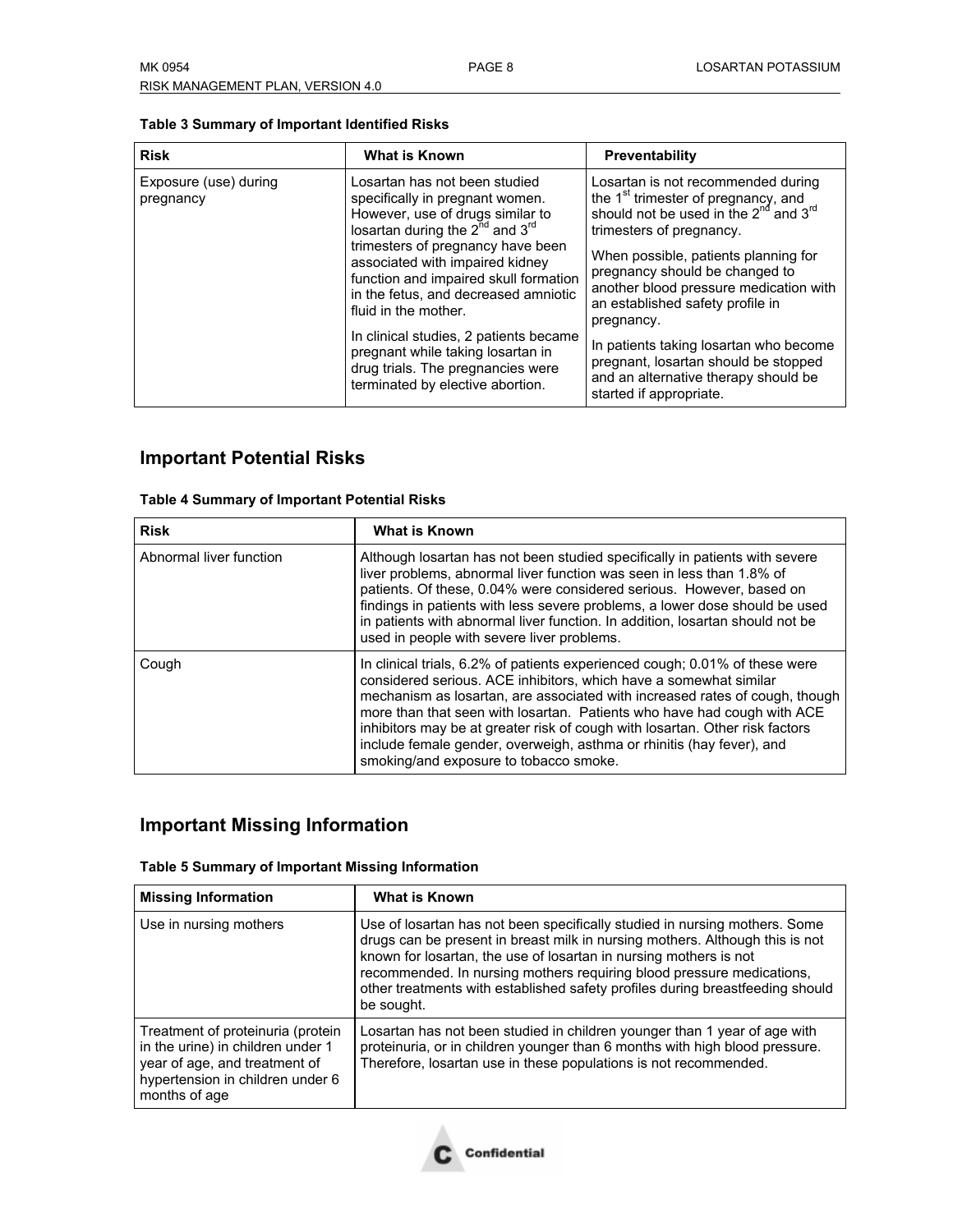# **2.5 Summary of Additional Risk Minimization Measures by Safety Concern**

This medicine has no additional risk minimization measures.

### **2.6 Planned Post-authorization Development Plan**

### **2.6.1 List of Studies in Post-authorization Development Plan**

There are no studies in the post-authorization development plan for this medicine.

# **2.6.2 Studies Which are a Condition of the Marketing Authorization**

There are no studies in the post-authorization development plan for this medicine.

# **2.7 Summary of Changes to the Risk Management Plan Over Time**

| <b>RMP</b><br><b>Version</b> | <b>Date</b>          | <b>Safety Concerns</b>                                                                                                                                                                                                                                                                                                                                                                                                                                                                                                                                                                                                                                                                                                                                               | <b>Comment</b>                                                                                                                                                                                                           |
|------------------------------|----------------------|----------------------------------------------------------------------------------------------------------------------------------------------------------------------------------------------------------------------------------------------------------------------------------------------------------------------------------------------------------------------------------------------------------------------------------------------------------------------------------------------------------------------------------------------------------------------------------------------------------------------------------------------------------------------------------------------------------------------------------------------------------------------|--------------------------------------------------------------------------------------------------------------------------------------------------------------------------------------------------------------------------|
| 1.0                          | $18 - JAN -$<br>2010 | <b>Summary-Ongoing Safety Concerns</b><br><b>Important Identified Risks</b><br><b>Allergic Reactions</b><br>Low Blood Pressure<br>Too much potassium in the blood<br>Impaired kidney function<br>Use during Pregnancy<br><b>Important Potential Risks</b><br>Abnormal liver function<br>Cough<br><b>Important Missing Information</b><br>Use in nursing mothers<br>Missing Information in Pediatric Populations:<br>Long-term treatment of children over 1 year<br>of age with protein in their urine<br>Use in children between 6 months and 6<br>$\bullet$<br>years of age with high blood pressure<br>Treatment of protein in urine in children<br>$\bullet$<br>under 1 year of age, and treatment of high<br>blood pressure in children under 6 months<br>of age |                                                                                                                                                                                                                          |
| 2.0                          | $03-NOV-$<br>2010    | No changes were made to the safety concerns<br>with this RMP update.                                                                                                                                                                                                                                                                                                                                                                                                                                                                                                                                                                                                                                                                                                 | Completion of a study to evaluate the<br>effects of two doses of losartan (50)<br>mg and 150 mg) on disease and<br>death in patients with symptomatic<br>congestive heart failure and who<br>cannot take ACE inhibitors. |
| 3.0                          | 20-APR-<br>2012      | Long-term treatment of children over 1 year of<br>age with protein in their urine was removed from<br>the list of important missing safety information                                                                                                                                                                                                                                                                                                                                                                                                                                                                                                                                                                                                               | Completion of a study of losartan in<br>children with protein in their urine.                                                                                                                                            |

**Table 6 Major Changes to the Risk Management Plan**